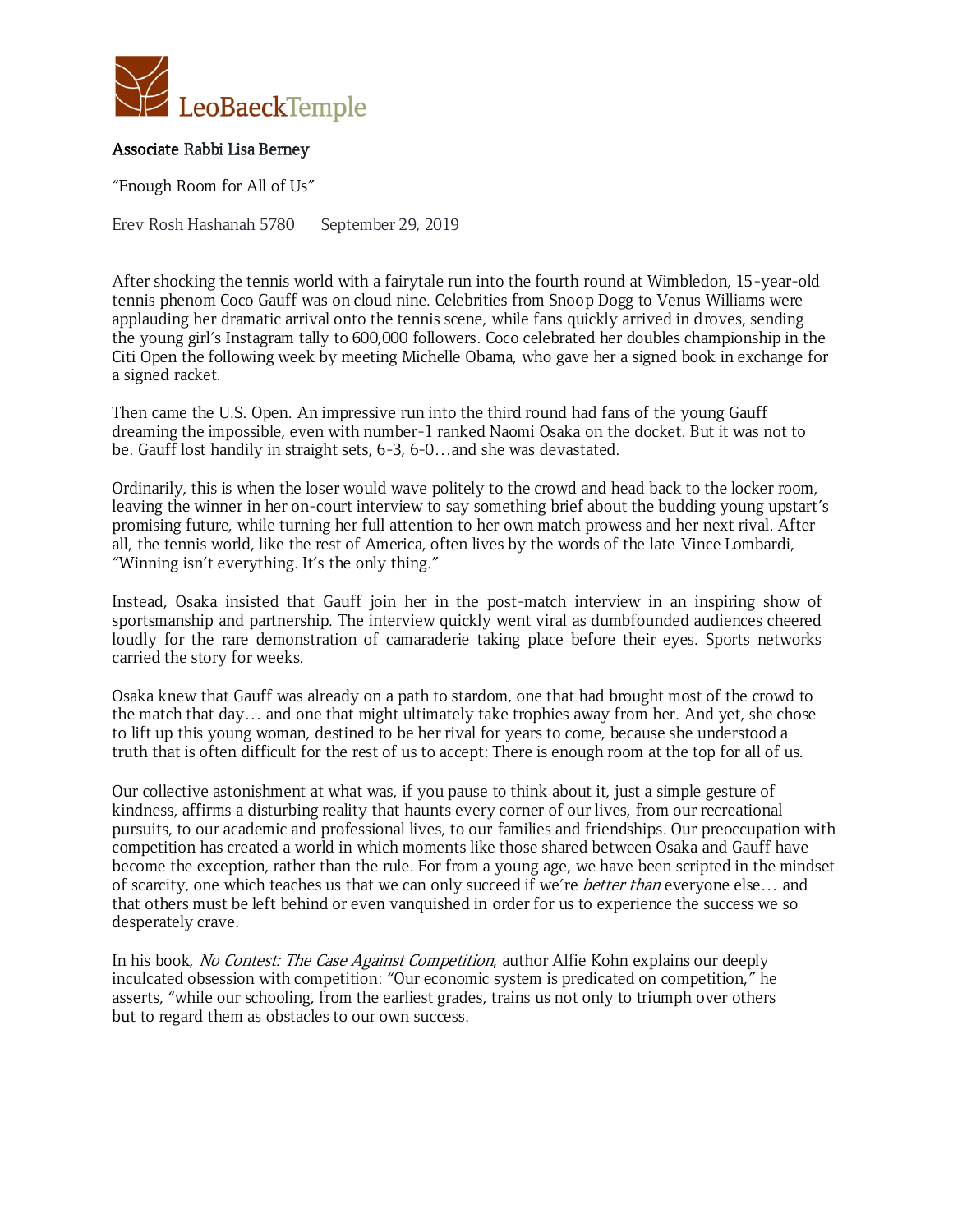Our leisure time is filled with highly structured games in which one individual or team must defeat another. Even within the family, there is a rivalry  $-a$  muted but often desperate struggle that treats approval as a scarce commodity and turns love into a kind of trophy."

Our leaders, our schools, often even our own families condition us to believe that life is a zero-sum game with winners and losers—a dangerous fallacy that views the universe as little more than a pie, with only so many slices to go around, and our task is to seize ours as quickly as possible, before someone else takes it. Some are destined to eat, while others are destined to go hungry. Ironic, considering that humanity produces enough food to feed one-and-a-half times the entire world's population. Yet the hungry remain, more than 820 million worldwide, a tragic testament to the enduring dominance of our competitive worldview.

Even here, in the land of opportunity, our belief in scarcity convinces us that only a select few can benefit from the American dream. And, so, we jealously guard our opportunities, denying entry to the huddled masses yearning to breathe free, withholding first world medical care from those who cannot afford it, and sabotaging efforts to provide equal education to our nation's children. As we've grown more and more comfortable with a stark rhetoric of "winners" and "losers," we've embraced more and more systems that *create* winners and losers, rarely considering if it ever had to be this way.

But in the world of scarcity, it's not just the 'losers' who suffer. Those who succeed in grabbing their slice of pie are saddled with the tormenting belief that they must always strive to be the best, lest a potential rival usurp their success. Author Stephen Covey, in his famous book The Seven Habits of Highly Effective People, explains that, "People with a scarcity mentality have a very difficult time sharing recognition and credit, power or profit—even with those who help in the production. They also have a hard time being genuinely happy for the successes of other people—even, and sometimes especially, members of their own family or close friends and associates." They firmly believe that "Only so many people can be "A" students; only one person can be 'number one.' To 'win' simply means to 'beat.'" 3

Spending my summer reconnecting with many of our Leo Baeck Temple high school seniors and university students revealed just how destructive our competitive mindset can be for our youth. An LBT student at one of our UCs has sat down in her library to study for exams, only to discover that pages from the book she needed had already been torn out by a classmate trying to ensure that others could not study from them. Meanwhile, some LBT seniors at a local high school find themselves thrust into a competitive pressure cooker whenever they walk through the main hallway of their school, where administrators post each student's college acceptances for everyone to see.

But perhaps the most poignant example of the suffering caused by this mindset can be found, not on our national or academic landscape, but within our families, where, all too often, love becomes a contest among parents and children alike.

Alfie Kohn, No Contest: The Case Against Competition, 2.

FAO of the United Nations in 2019: A little over 820 million people suffer from hunger, corresponding to about one in every nine people in the world. This is the number of those suffering from "severe food insecurity," defined as people who have run out of food and have gone a day or days without eating.

Stephen Covey, The Seven Habits of Highly Effective People, 219.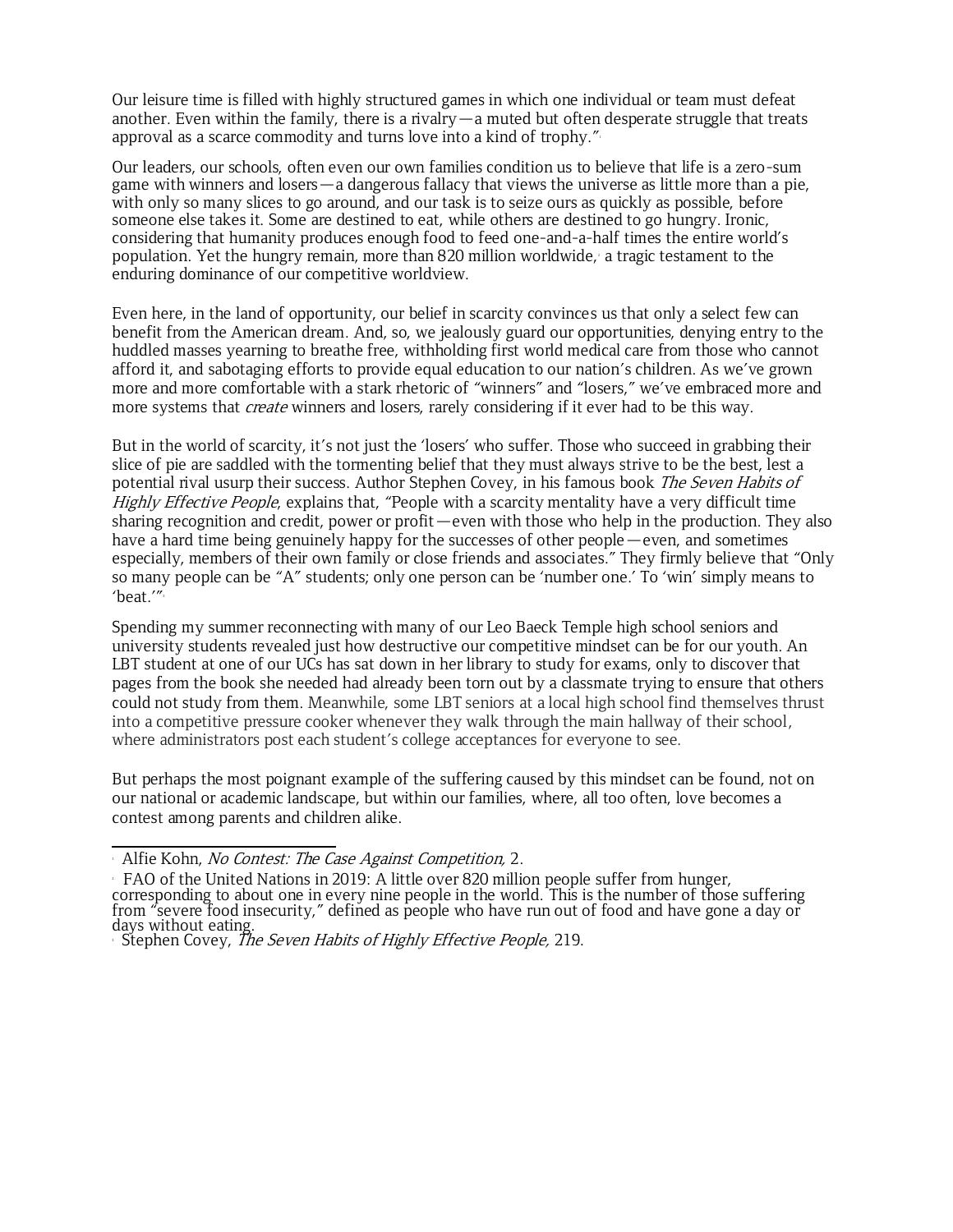Our tradition warns us of this heartrending truth through the stories of our founding family in the Bible, who, time and again, deprive one another of the love they so desperately need and deserve.

After Sarah, Abraham's wife, miraculously gives birth to their son Isaac, she demands that Abraham cast out his eldest son, Ishmael, and his mother, Hagar, into the wilderness for fear that Ishmael might procure his father's inheritance. And, let's be honest, the issue of inheritance is not just for Bible stories...it has surely created painful conflict in many of our own families as well. A generation later, Isaac's son, Jacob, deceives his father in order to steal his older brother Esau's birthright, leading to a feud that drives the brothers apart and forces Jacob from his home for years.

Meanwhile, Jacob's own sons emulate their father, trapping his favorite son, Joseph, in a pit before selling him into slavery. Our patriarchs' deeply internalized belief that there is only enough love…or money for one child is the real "inheritance" that gets passed on from generation to generation, pitting siblings against one another and tearing families apart.

These stories have become such an integral part of our collective consciousness that the competitive nature of their participants appears to represent an essential element of human nature. And yet, who can read these tales without recognizing the pain and suffering our founding fathers and mothers inflicted upon one another and upon themselves? Who can read these tales without lamenting the endless possibilities – for love, for partnership, for a better present and an even better future – that were lost because our ancestors regarded their love as a finite resource?

Indeed, perhaps the most devastating drawback to the world of scarcity is that it deprives us of the most creative and useful solutions to our individual and collective problems. By encouraging nations, companies, and individuals to hoard their resources, competition narrows our available options in any endeavor. It reminds me, believe it or not, of *Stars Wars*, when Luke, Leah, Han Solo, and Chewbacca are stuck in the trash compactor. As the walls begin closing in on them, their options become more and more limited. Like that trash compactor, our competitive worldview forces us into a narrow place where we can't see the possibilities that lay beyond our limited perspectives.

But once we have acknowledged the toxicity and pain inflicted by a worldview of scarcity, then we must ask ourselves if there is another way… a way that reminds us that the more a parent loves, the more it stretches their heart, creating spaciousness for further affection… a way that bravely reenvisions the pie so that no one need ever go hungry… a way that imprints in us the awareness that there is enough—and that the more we pool our talents, our resources, our thinking together in intentional ways, the more we all benefit.

The great Talmudic sage, Rav, said that in heaven, there is, "no jealousy, no hatred, and no competition." <sup>4</sup> Our relationships, our mental health, our country, and yes, even our world depend on us finding that other way—a model of collaboration.

People often ask my husband why he joined the military, expecting to hear a story of inspiring patriotism, a family tradition of service, or simple financial savvy.

<sup>4</sup> BT Berachot 17A.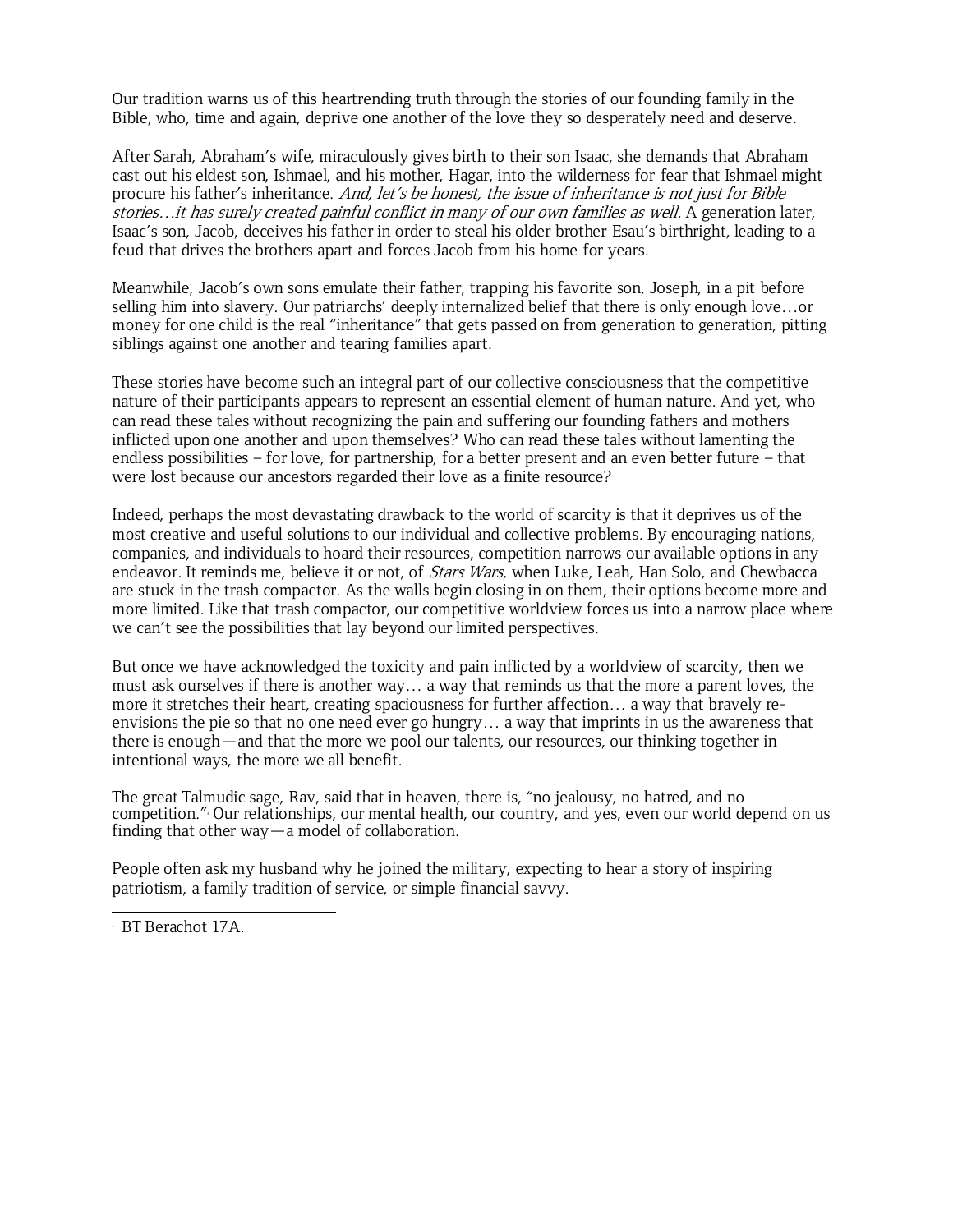Instead, they hear about Cadet Blythe, who hosted Josh when he first visited the West Point campus. A freshman, Blythe fell asleep at his desk at 4:00 AM studying for a physics exam. Just before 5:00, when his alarm was set to go off, his classmates crept in and silenced the alarm.

Josh watched –suspiciously at first – as Blythe's classmates performed his morning duties, delivering laundry and newspapers to the upperclassmen and shining his shoes and belt buckle, before waking him. As they helped Blythe dress, they even read him the morning headlines from the newspaper – which he was expected to know verbatim – so that he would be prepared for morning inspection.

These freshmen could have easily focused on their own demanding responsibilities or treated Blythe's predicament as an opportunity to move ahead in the rankings… after all, every cadet's first job depends upon their competitive ranking. But instead, they recognized that, as a team, they achieved more by working together than competing against one another… that when Blythe looked good, their squad looked good, and, so, they took care of each other.

In many ways, their behavior is but a small representation of a collaborative approach that permeates military policy. Though pop culture has trained us to believe that basic training exists to weed out those unfit for service, its primary purpose is to enculturate every participant to a world that demands collaborative achievement, rather than individual recognition, as its primary objective. Because soldiers succeed or fail in their missions as teams, their individual achievements are, in fact, meaningless, which makes collaboration imperative.

And if we look honestly at ourselves, we would probably find that our existence in the world is not much different than that of basic trainees. Our fates are irrevocably tied to one another; we just often choose not to admit it. But, for many, the benefits of a collaborative mindset are now proving too significant to overlook.

In 2012, the outdoor clothing company Patagonia announced that, after four years of research, it had developed a new, sustainable replacement for neoprene, whose toxic manufacturing process made wetsuits a hazard to factory workers and to the environment.

But instead of holding onto its patent, Patagonia shared its advancement with the rest of the surf industry, virtually eliminating the risks posed by neoprene overnight, while simultaneously increasing its sales and reputation in the process. Imagine how different our world would look if Merck or Facebook shared propriety discoveries for the benefit of humanity.

Meanwhile, at the University of Pennsylvania's Wharton Business School, Professor Adam Grant works tirelessly to create a classroom that accurately models the business world. Grant spent a decade comparing the careers of those who compete to come out ahead to those who devote their energies toward collaborative efforts, discovering that the latter consistently achieved better results over time. So, he attempted to make his classroom similar, and it wasn't easy. Each change he made seemed to reinforce his students' competitive tendencies.

But, four years ago, he finally found a way.

He told the students that they could pick the one question on an exam about which they were most unsure, and write down the name of a classmate who might know the answer — think phone a friend on "Who Wants to Be a Millionaire?" If the classmate got it right, they would both earn the points. This small gesture resulted in an immediate 2% increase in test scores, as students began studying together.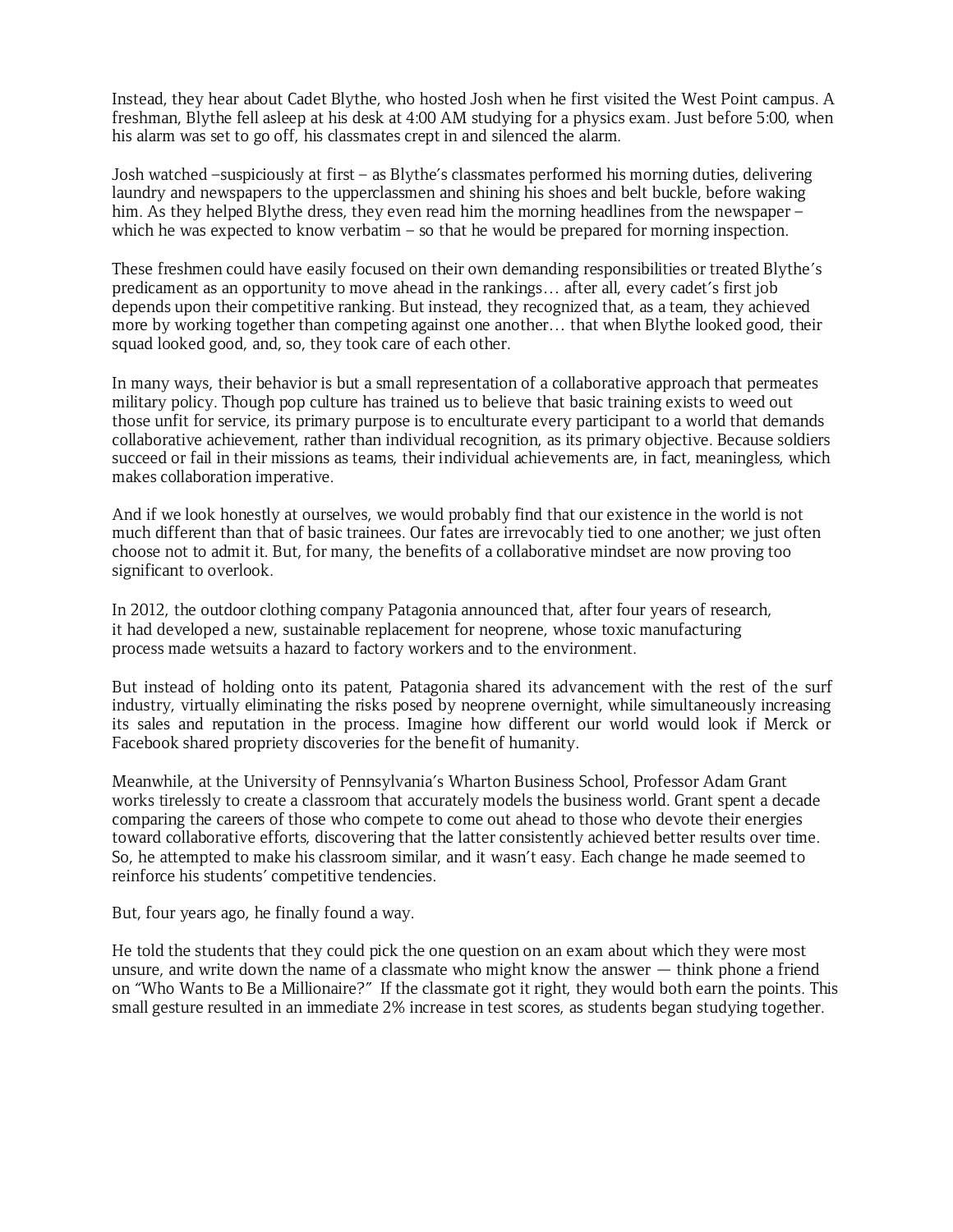By the next year, students began partnering in earnest to prepare for the final exam; one student reserved a room and invited the entire class to study together; another suggested they divide up the readings and write summaries to share, and still another offered to share the study guide she had already created. That year, scores climbed another 2.4 percent, providing proof for Grant's steadfast belief in collaboration.

Like our economy and our schools, our sports landscape embodies an insidious ethos of competition that has become all too normal. However, promising changes have appeared on the horizon from an unexpected source. Norway, a nation of just 5.3 million people, about half the population of Los Angeles County, illustrated the benefits of a collaborative approach to athletics last year during the Winter Olympics in South Korea when it won more medals, 39, than any other country in the history of the Winter Games. For those counting, the United States finished fourth, with 23 medals.

Norway, however, has a much different approach to sports than we do, prioritizing participation over competition. In their system, children get to decide for themselves how much they would like to train and can opt out of games if they just like to practice. Moreover, the government prohibits championship games and the publication of any game scores or rankings before age 13. Competition exists, but never at the expense of the Norwegian vision of the "Joy of Sport for All." And by the way, similar platforms exist for Norway's schools, including a national prohibition on giving out grades until age 13.

"It's impossible to say at 8 or 10 or 12 who is going to be talented in school or sport. That takes another 10 years, said Inge Andersen, former secretary general of the Norwegian confederation. "Our priority is the child becoming self-reflective about their bodies and minds." 7 Imagine those words coming from your child's gymnastics or little league coach.

And yet, even these changes promise limited returns unless we can discover, as individuals and as families, how to cast aside a perspective of scarcity in favor of collaboration. In order to teach their children the value of partnership, my friends Alyssa and Jeremy set aside their Monopoly and Risk game boards to play collaborative board games with their three children. In these games, everyone has to work together to win; they either all succeed or all fail—instilling in their five year old, nine year old, and thirteen year old a new model for engaging with one another one that teaches them that someone doesn't need to lose in order for someone else to win.

Some of you might be thinking, that's really nice, Lisa, but in the cutthroat world we live in not everyone gets a trophy. And whether it's okay or not, sometimes you have to run over someone else in order to get ahead. But is that actually true? Do we really need valedictorians for students to be motivated to learn or little league champions for children to engage passionately in sports? I realize that even asking these questions may seem heretical, but perhaps that's because we have been so deeply ingrained in this way of thinking that it's hard to consider another option.

[<sup>5</sup>https://www.nytimes.com/2016/09/11/opinion/sunday/why-we-should-stop-grading-students-on](https://www.nytimes.com/2016/09/11/opinion/sunday/why-we-should-stop-grading-students-on-a-curve.html)[a-curve.html](https://www.nytimes.com/2016/09/11/opinion/sunday/why-we-should-stop-grading-students-on-a-curve.html)

[<sup>6</sup>https://www.nytimes.com/2019/04/28/sports/norway-youth-sports-model.html](https://www.nytimes.com/2019/04/28/sports/norway-youth-sports-model.html) <sup>,</sup> ibid